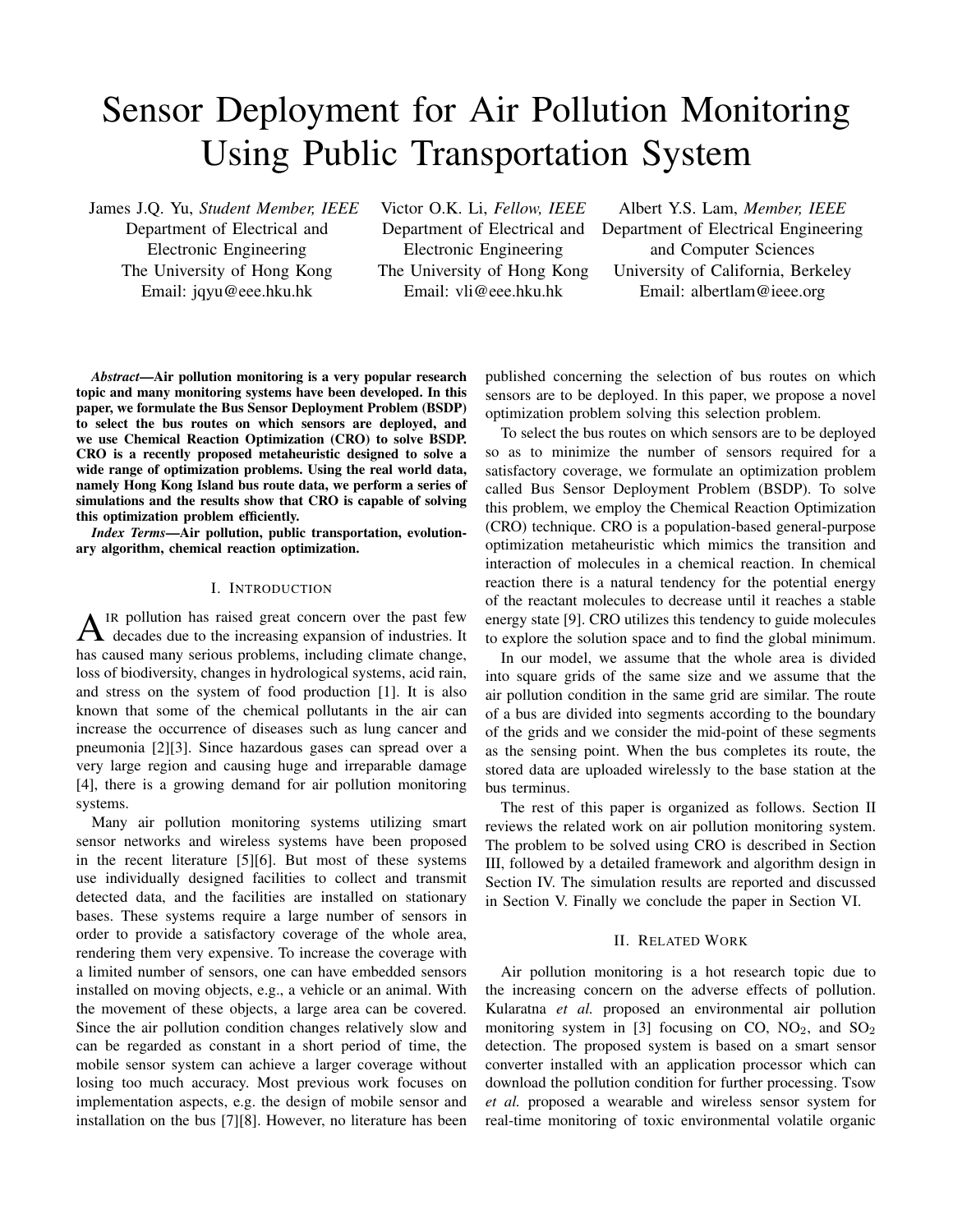compounds in [10]. Jung *et al.* proposed an air pollution geosensor network to monitor several air pollutants in [5]. The system consists of 24 sensors and 10 routers, and provides alarm messages depending on the detected pollutants. Gao *et al.* proposed a wireless mesh network to cover a given geographic area using embedded microprocessors consisting of sensors and wireless communication in [6]. Kwon *et al.* proposed another outdoor air pollution monitoring system in [11]. This system uses ZigBee networks to transmit the sensed pollutant density levels. The above systems are all air pollution systems utilizing mobile sensors to achieve high coverage, but they all need proprietary equipment to accommodate the movement requirements of the system. Gil-Castineira *et al.* proposed an air pollution detection system based on the public transportation system and tested it in a small scale experiment [7]. However, there is no sensor deployment algorithm that can efficiently utilize the available resources. So in this paper, we formulate an optimization problem to deploy the sensors so as to utilize them efficiently. The optimization problem is solved with CRO.

Many optimization problems have been solved using CRO since [12]. Xu *et al.* used CRO to solve task scheduling problem in grid computing [13]. This problem is a multiobjective NP-hard optimization problem. Lam *et al.* proposed a population transition problem in P2P live streaming and solved this problem using CRO in [14]. Lam and Li also solved the cognitive radio spectrum allocation problem in [15]. Several variants of CRO were proposed to solve the optimization problem and a self-adaptive scheme was used to control the convergence speed of CRO [15]. Yu *et al.* proposed a CROANN algorithm from real-coded version of CRO [18] to train artificial neural networks (ANNs). CROANN used a novel stopping criteria to prevent the ANNs from being over-trained and the simulation results demonstrated that CROANN outperformed most previously proposed EA-based ANNs training methods as well as some sophisticated heuristic training methods. This shows that CRO has great potential to tackle different optimization problems like BSDP discussed in this paper.

#### III. PROBLEM FORMULATION

In this paper, we formulate BSDP as a grid coverage problem. The monitoring area A is divided into  $p \times q$  grids. There are *n* bus routes and each bus route  $R_i$ ,  $i = 1, 2, ..., n$ passes through multiple grids. If a bus route passes through a grid, then we say this bus route "covers" the grid. We then define a coverage threshold  $c$  such that a grid is "fullycovered" if it can be covered by  $c$  or more routes. A solution  $S$ is given by a vector  $S = [s_1, s_2, ..., s_n]$ , where  $s_i = 1$  means there is a sensor installed on the buses for  $R_i$  and  $s_i = 0$ means no sensors installed for  $R_i$ . With all the bus routes' sensor-installation information  $s_i$  collected, we can make a coverage graph  $G_{S_f}$  where the solution  $S_F = [1, 1, ..., 1]$ means all bus routes are equipped with sensors, and we define the total number of covered grids in  $G_{S_f}$  is  $t_{S_f}$ . Then given a random solution S' we can compute its coverage graph  $G_{S}$ 



Fig. 1. An Example of Problem Instance

and its covered grid number  $t_{S'}$ . It is natural to assume that the pollutant level in each grid remains constant in a short period of time like one hour [3] and we set the sensing interval for each grid to be one hour. Since all buses we use for simulation can finish their routes in this period of time, we consider that there is only one bus with sensor installed running on the same route simultaneously, and the bus can pass all the grids in each sensing interval. Take Fig. 1 as an example. The two black circles are two bus routes. The 28 grids with shading are covered by at least one route. The four grids in the center with darker shading are covered by two routes. So in this example if we set  $c = 1$  or 2,  $t_{S_f} = 28$  or 4, respectively. In later calculation we only consider these  $t_{S_f}$  grids. If we only install sensors on buses running on the left circle, the  $t_{S'}$  is 16 or 4 with  $c = 1$  or 2. If we desire to have a shorter sensing interval, say  $m$  times instead of once per hour, we can deploy sensors on  $m$  of the buses on each route, with bus start times of  $1/m$  hours apart.

In this problem we have two major factors to evaluate a solution: the coverage percentage and the total sensor number. The former concerns the performance as well as data accuracy of the system while the latter concerns the expense of deploying the system. Since in different scenarios the system may have different requirements, we introduce a weight coefficient  $\alpha$  to balance the two factors. The objective function for BSDP is given as follows:

$$
\min \quad (1 - \frac{t_{S'}}{t_{S_f}}) \times \alpha + \frac{\sum_{i=1}^n s_i}{n} \times (1 - \alpha). \tag{1}
$$

This objective function is composed of two parts: the percentage of uncovered grids over the total coverable grids  $t_{S}$  $\frac{t_{S'}}{t_{S_f}}$  and the percentage of sensor deployment  $\frac{\sum_{i=1}^{n} s_i}{n}$  $\frac{1}{n}$ . In this paper, we adopt  $\alpha = 0.5$  in our simulations in Section V to simulate a general case that both the coverage and the cost of purchasing sensors are important.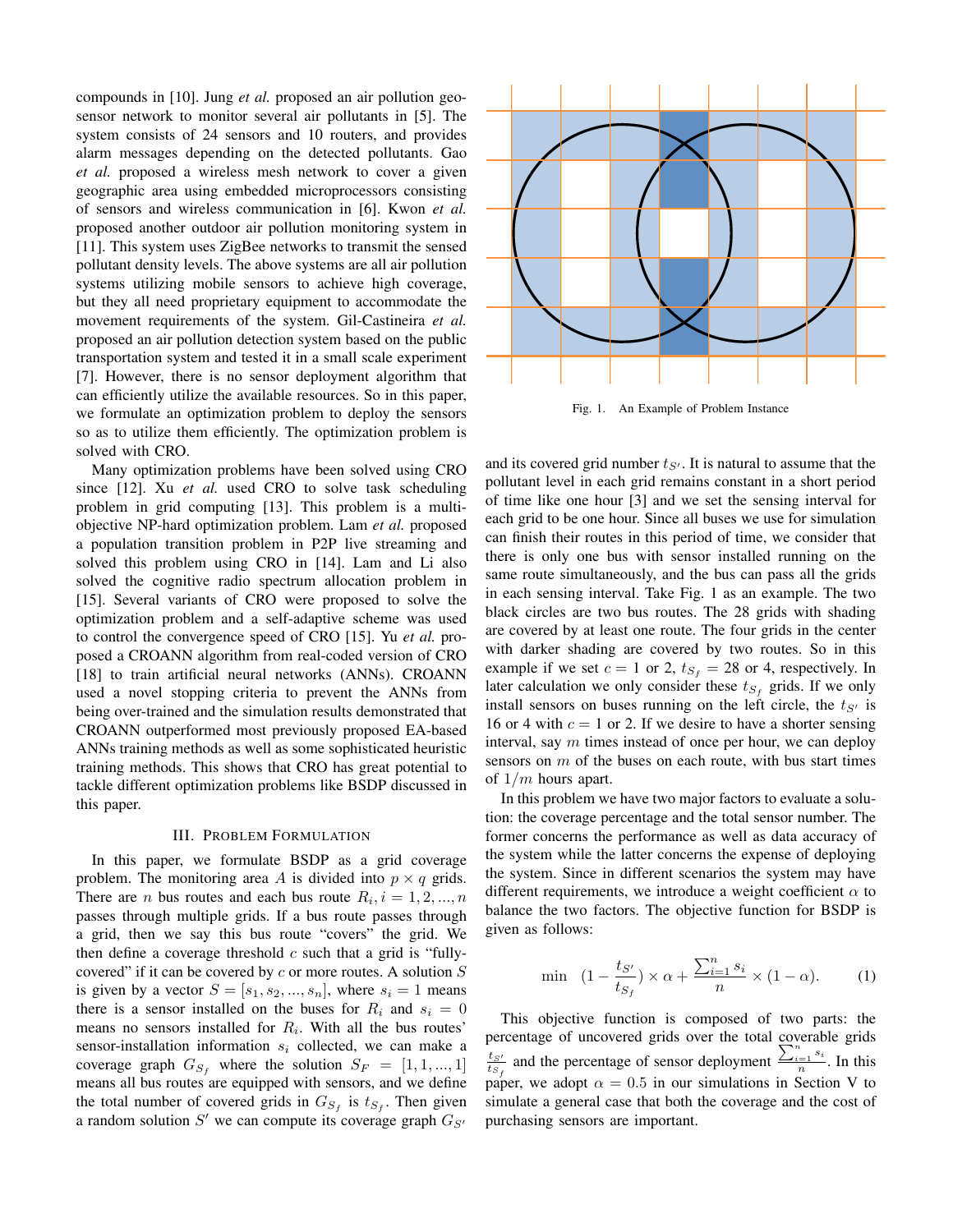#### IV. ALGORITHM DESIGN

In this section, the detailed design of our algorithm to solve BSDP is given. First we briefly introduce how CRO works, and then the encoding scheme and operators employed for optimization are presented.

# *A. Chemical Reaction Optimization*

CRO is a kind of variable-population-size-based metaheuristics that can solve optimization problems efficiently. CRO exploits the natural tendency of chemical reactions to reduce the total potential energy in reactant molecules to search the solution space and to find the global optimum. In a chemical reaction process, the molecules with potential energy (PE) as well as kinetic energy (KE) are put into a closed container. When a collision happens, the molecules will change their structure to transform PE to KE or vice versa, or or just release the energy to the environment. If we consider the energy states of molecules as a surface, this procedure can be considered as molecules rolling down the energy surface to reach the lowest energy state. CRO utilizes this natural tendency to perform optimization.

In CRO, each molecule has a molecular structure  $\omega$  and two kinds of energy, i.e. KE and PE. The molecular structure stands for a feasible solution to the problem, PE is the objective function value for the solution, and KE is set as a tolerance for the molecule to move to another energy state with higher energy. We use four different types of elementary reactions to imitate all kinds of molecular collisions, namely, on-wall ineffective collision, decomposition reaction, intermolecular ineffective collision, and synthesis reaction. The four elementary reactions cooperate with each other to search the minimums while maintaining a wide population diversity.

When CRO algorithm starts, some randomly generated molecules are initially put into a closed container. Then in each iteration one collision takes place in the container. The collision can either be one molecule colliding on the wall, or two molecules colliding with each other. We divide the four different elementary reactions according to the molecules involved in the collision into two categories: uni-molecular collisions and inter-molecular collisions, and we first randomly select one category. The former includes the on-wall ineffective collision and decomposition, while the latter includes the inter-molecular ineffective collision and synthesis. After the reaction category has been decided, the system will randomly select molecule(s) to participate in the chemical reaction. The system then check the energy of the selected molecule(s) to determine which exact elementary reaction shall happen and then the corresponding operator is performed on the involved molecule(s). The final step before the end of each iteration is the performance check. The objective function value(s) of the newly generated molecule(s) is computed and compared with previous value(s). If the new value(s) can satisfy the energy conservation conditions discussed in [12], the new molecule(s) is accepted and substitutes the original molecules. Otherwise the new molecule(s) is discarded. This completes an iteration of CRO. After the number of iterations reaches a

certain number or other stopping criteria is met, the algorithm terminates. Interested readers can refer to [12] and [16] for detailed description of the algorithm as well as its pseudocode.

#### *B. Encoding Scheme*

We use a simple encoding scheme to encode a solution of BSDP. A solution is formulated as a vector of  $n$  binary numbers. Each element in the solution stands for whether to install sensors for the specific route or not.

#### *C. Operators*

CRO has four different types of elementary reactions, which correspond to different functionalities. So we design a corresponding operator for each of them. We also design an initial solution generator to generate the solution structures of new molecules. We generate all random numbers uniformly in the given ranges, unless stated otherwise.

*1) Initial Solution Generator:* This initial solution generator is designed to generate new molecular structures, which is triggered when CRO is initialized or a decomposition happens [12]. We randomly assign 0 or 1 to each element in the vector to generate new molecules. Its pseudocode is given in Algorithm 1 below:

|    | <b>Algorithm 1</b> INITIALGEN $(\omega)$         |  |  |  |  |  |  |
|----|--------------------------------------------------|--|--|--|--|--|--|
|    | 1: for all Elements $\epsilon$ in $\omega$ do    |  |  |  |  |  |  |
| 2: | Randomly generate a real number $n \in [0, 1)$ . |  |  |  |  |  |  |
|    | 3: if $n < 0.5$ then                             |  |  |  |  |  |  |
| 4: | $\epsilon = 0$                                   |  |  |  |  |  |  |
| 5: | else                                             |  |  |  |  |  |  |
| 6: | $\epsilon = 1$                                   |  |  |  |  |  |  |
| 7: | end if                                           |  |  |  |  |  |  |
|    | 8: end for                                       |  |  |  |  |  |  |

*2) Neighborhood Search Operator:* This operator is applied to the two ineffective reactions, namely the on-wall ineffective collision and the inter-molecular ineffective collision. It is designed to generate a new molecular structure  $\omega'$  from the neighborhood of the given molecular structure  $\omega$ . Its main purpose is to perform a detailed local search for potentially better solutions [12]. A random-toggle scheme is used to perform this operation. We first randomly pick an element  $\epsilon_i$  from  $\omega$  and then update the value by  $\epsilon_i = 1 - \epsilon_i$ . This operation can efficiently perform a neighborhood search on the solution space without losing accuracy. The pseudocode of this operator is given in Algorithm 2 below:

| Algorithm 2 INEFFECTIVE $(\omega)$                             |  |  |  |  |  |
|----------------------------------------------------------------|--|--|--|--|--|
| 1: Generate a random integer $i$ smaller than the total number |  |  |  |  |  |
| of elements in a solution                                      |  |  |  |  |  |
| 2: Find the $i^{th}$ element $\epsilon_i$ in $\omega$          |  |  |  |  |  |
| 3: $\epsilon_i = 1 - \epsilon_i$                               |  |  |  |  |  |

In an on-wall ineffective collisions, one molecule is involved and this operator can be directly applied to change the molecular structure. However, in an inter-molecular ineffective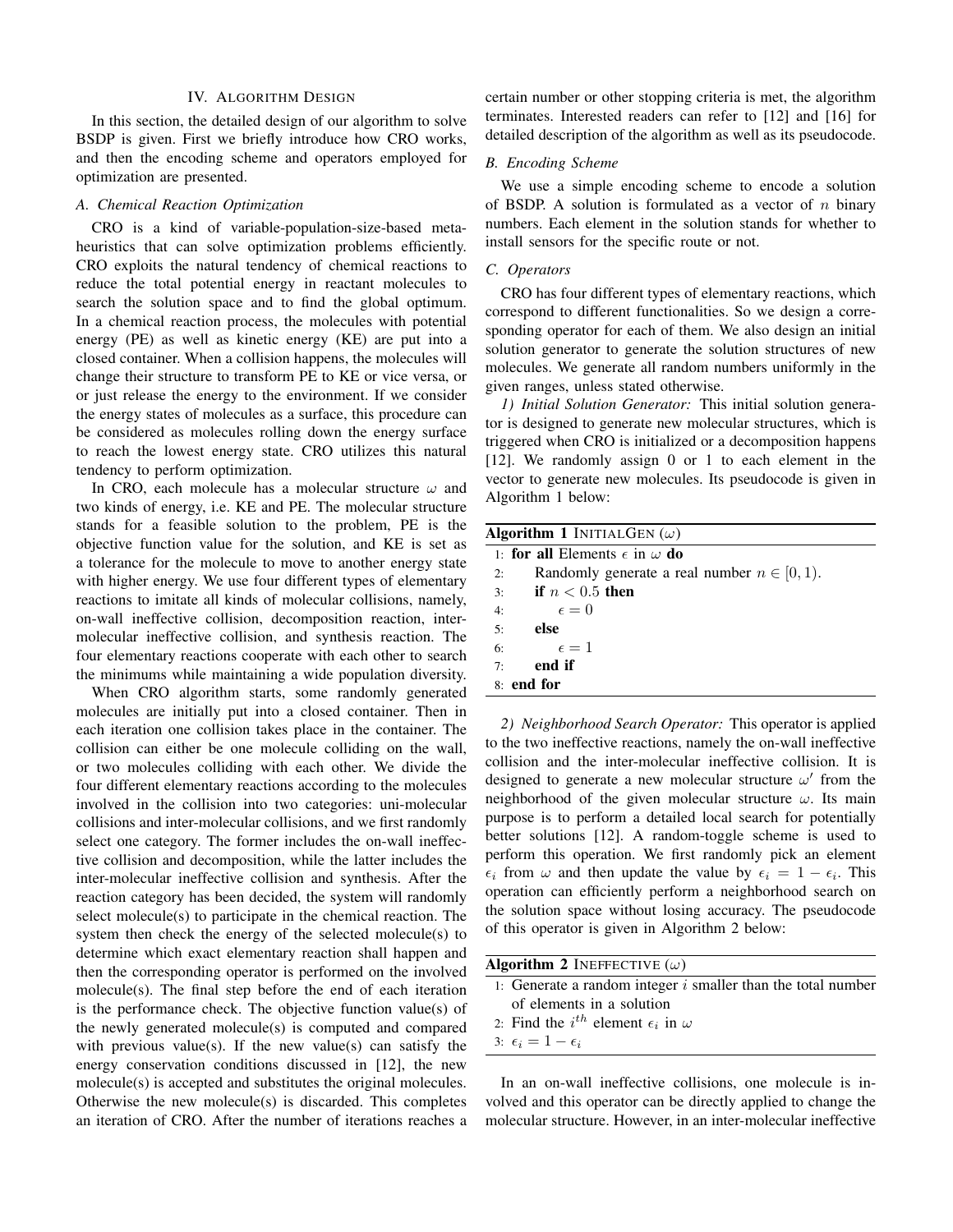collision, since two molecules are involved, we separately manipulate them using this operator to perform local search.

*3) Decomposition:* This operator is used for generating two new molecular structures  $\omega'_1$  and  $\omega'_2$  from the given molecular structure  $\omega$ . This operator mainly focuses on helping the algorithm to jump out of local minimums [12] by making severe changes with energy sharing. The pseudocode of this operator is given in Algorithm 3 on the next page.

Algorithm 3 DECOMPOSITION  $(\omega)$ 

1: Copy  $\omega$  to  $\omega'_1$  and  $\omega'_2$ 

- 2: for all Elements  $\epsilon$  in  $\omega'_1$ 's and  $\omega'_2$ 's molecular structure do
- 3: Randomly generate a real number  $n \in [0, 1)$ .
- 4: if  $n < 0.5$  then
- 5:  $\epsilon = 1 \epsilon$
- 6: end if
- 7: end for

The original molecule is copied to two new molecules and each element in the new molecular structure is individually toggled with a probability of 0.5. If this operation can satisfy the energy balance rule mentioned in [12] then this reaction is accepted, i.e. the original molecule is discarded and the two new molecules are put into the container.

*4) Synthesis:* This operator is used for generating one new molecular structure  $\omega'$  from two given molecular structure  $\omega_1$  and  $\omega_2$ . This operator can perform a general local search while preventing the molecules from being stuck in the local minimums [12]. The pseudocode of this operator is given in Algorithm 4 below:

|    | <b>Algorithm 4</b> SYNTHESIS $(\omega_1, \omega_2)$                  |  |  |  |  |  |
|----|----------------------------------------------------------------------|--|--|--|--|--|
|    | 1: for all Elements $\epsilon$ in $\omega$ 's molecular structure do |  |  |  |  |  |
| 2: | Randomly generate a real number $n \in [0, 1)$ .                     |  |  |  |  |  |
| 3: | if $r > 0.5$ then                                                    |  |  |  |  |  |
| 4: | $\epsilon$ = counterpart in $\omega_1$                               |  |  |  |  |  |
| 5: | else                                                                 |  |  |  |  |  |
| 6: | $\epsilon$ = counterpart in $\omega_2$                               |  |  |  |  |  |
| 7: | end if                                                               |  |  |  |  |  |
|    | $8:$ end for                                                         |  |  |  |  |  |

In this operator, the new molecule is composed of the two given original molecules and each element of the solution is equally likely to be selected from each of the original molecules.

#### V. SIMULATION RESULTS

In this section we will first introduce the data used for simulation of BSDP. Then the detailed simulation parameter settings, results, and comparisons are presented.

# *A. Simulation Data*

In order to make the simulation results persuasive, we utilize the real data of the Hong Kong Island bus routes in the simulation. We selected 91 bus routes from the Citybus



Fig. 2. Grids and 91 Selected Routes for Simulation and

transportation system [17] which covers most of the accessible areas on Hong Kong Island. There are totally 2277 stations for the 91 bus routes and for simplicity, but without losing generality, adjacent stations on the same routes are directly connected and buses are supposed to run on the connected graph. The plot of all routes is given in Fig. 2.

The whole area is divided into  $16 \times 11 = 176$   $1km \times 1km$ grids. For different coverage threshold  $c$  we have different  $t_{S_f}$ . For instance, if  $c = 5$  then  $t_{S_f} = 40$ . The reason why  $t_{S_f}$  cannot reach 176 is that there are no bus routes passing through some rural grids.

## *B. Analysis of CRO parameters selection*

The performance of CRO is greatly influenced by the proper selection of the optimization parameters [18]. The ratio of occurrence of different reactions, the tolerance of molecules to jump to a high energy state and the energy consumption rate are all key factors that drive significant impact on the quality of the final solutions. So it is essential to analyze and select a proper combination of parameters for the simulation. In this analysis, we use the Hong Kong Island bus route data and set  $c = 5$ . The results of testing the parameters are generated by computing the average of 50 trials with 10 000 function evaluations. Here are brief introductions to the six parameters and interested reader can refer to [12] and [16] for more information.

*1) EnBuff:* This parameter describes the initial energy buffer size of the container. When the algorithm iterates, this energy can be transfered from and to the molecules' PE or KE.

*2) IniKE:* This parameter describes the initial kinetic energy each molecule holds. It decides the tolerance of accepting bad molecules.

*3) CollRate:* This parameter describes the fraction of an elementary reactions being an inter-molecular collision. It functions when an iteration starts and decide the category of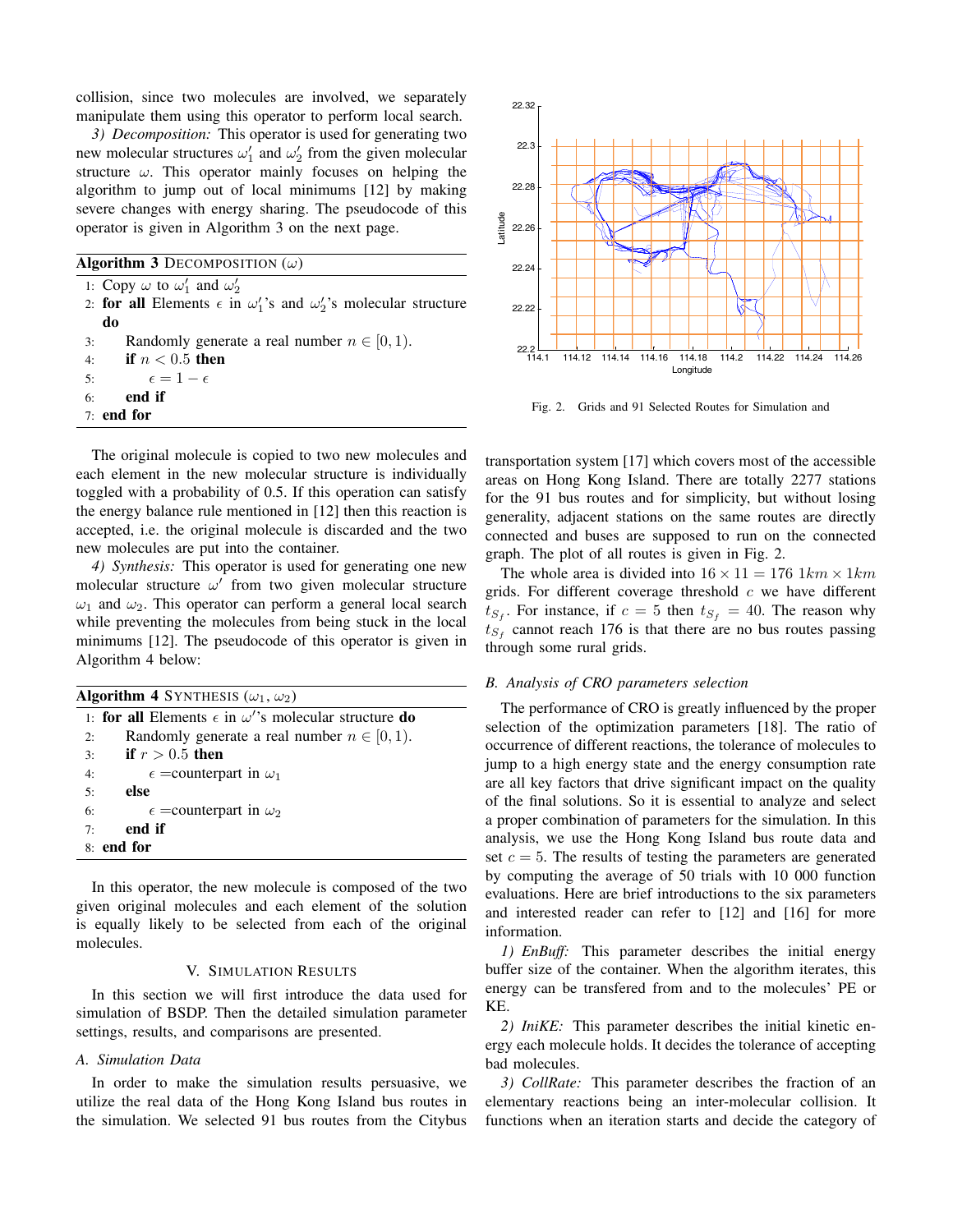TABLE I ANALYSIS ON PERFORMANCE FOR DIFFERENT CRO PARAMETERS

| EnBuff   |          |           |             | <b>IniKE</b>    |          |           |             | CollRate |          |           |             |
|----------|----------|-----------|-------------|-----------------|----------|-----------|-------------|----------|----------|-----------|-------------|
| Value    | Mean     | Std.      | <b>Best</b> | Value           | Mean     | Std.      | <b>Best</b> | Value    | Mean     | Std.      | <b>Best</b> |
| $\theta$ | 0.423302 | 0.0863343 | 0.398626    | $\Omega$        | 0.428764 | 0.11517   | 0.387637    | 0.1      | 0.429088 | 0.0929551 | 0.398626    |
| 10       | 0.422423 | 0.102802  | 0.395604    | 10              | 0.430577 | 0.158681  | 0.387637    | 0.2      | 0.429736 | 0.111531  | 0.387637    |
| 100      | 0.423159 | 0.0828353 | 0.395604    | 100             | 0.425835 | 0.111766  | 0.395604    | 0.4      | 0.428396 | 0.0933636 | 0.401648    |
| 1000     | 0.428346 | 0.0879891 | 0.398626    | 1000            | 0.427692 | 0.112578  | 0.398626    | 0.6      | 0.43139  | 0.0969814 | 0.409615    |
| 5000     | 0.428121 | 0.0823935 | 0.40467     | 5000            | 0.427286 | 0.102947  | 0.387637    | 0.8      | 0.426929 | 0.0986975 | 0.398626    |
| 10000    | 0.423099 | 0.0932018 | 0.37967     | 10000           | 0.431253 | 0.108105  | 0.398626    | 0.9      | 0.430945 | 0.108942  | 0.398626    |
| LossRate |          |           |             | <b>DecThres</b> |          |           |             | SynThres |          |           |             |
| Value    | Mean     | Std.      | <b>Best</b> | Value           | Mean     | Std.      | <b>Best</b> | Value    | Mean     | Std.      | <b>Best</b> |
| 0.1      | 0.432907 | 0.125838  | 0.398626    | 100             | 0.450401 | 0.147143  | 0.409615    | 10       | 0.411236 | 0.0971248 | 0.376648    |
| 0.2      | 0.43133  | 0.127488  | 0.384615    | 300             | 0.409709 | 0.091254  | 0.37967     | 50       | 0.413066 | 0.0835925 | 0.384615    |
| 0.4      | 0.423527 | 0.109854  | 0.387637    | 500             | 0.413154 | 0.0904357 | 0.387637    | 100      | 0.406973 | 0.0803982 | 0.387637    |
| 0.6      | 0.414357 | 0.0957439 | 0.384615    | 1000            | 0.410253 | 0.0943316 | 0.376648    | 300      | 0.410703 | 0.094436  | 0.376648    |
| 0.8      | 0.410626 | 0.0908277 | 0.376648    | 3000            | 0.419896 | 0.121163  | 0.37967     | 500      | 0.41239  | 0.0972623 | 0.387637    |
| 0.9      | 0.422995 | 0.093694  | 0.387637    | 5000            | 0.427819 | 0.210808  | 0.376648    | 1000     | 0.411368 | 0.0983823 | 0.387637    |

TABLE II CRO PARAMETERS

| Parameters                       | Values |
|----------------------------------|--------|
| Function Evaluation Limit        | 10 000 |
| Initial Population Size          | 20     |
| Initial Energy Buffer Size       | 5000   |
| Initial Molecular Kinetic Energy | 5000   |
| Molecular Collision Rate         | 0.4    |
| Kinetic Energy Loss Rate         | 0.8    |
| Decomposition Threshold          | 300    |
| Synthesis Threshold              | 100    |

reactions for this iteration. The larger this parameter is, the larger possibility that inter-molecular collision will happen.

*4) LossRate:* This parameter describes the energy loss rate when an on-wall ineffective collision happens.

*5) DecThres:* This parameter describes a threshold for decomposition reaction. This parameter was named "alpha" in [12]. When the iteration is decided to be a uni-molecular collision, the algorithm will decide whether the decomposition reaction shall be conducted or not by using this parameter.

*6) SynThres:* Similar to DecThres, this parameter describes the happening threshold for synthesis reaction. This parameter was named "beta" in [12] and operates when inter-molecular collision is selected.

From the analysis results listed in Table I we can see that although the performance of the simulation can stay at a relatively high level, proper parameters can improve the final performance in a small scale. So we select a combination of parameters whose performance in mean result as well as the standard derivation is relative good. The proper combination for simulation is listed in Table II.

# *C. Analysis on the Impact of* c *to Result*

To analyze the impact of  $c$  on the BSDP optimization result, we adopt different values of  $c$  and perform simulations using the previously stated parameter combination. The results are listed in Table III and are generated by computing the average of 50 trials with 10 000 function evaluations.

In Table III, the first column "Objective Function Result" presents the raw data obtained from the objective function listed in Section III. The "Full-coverage Result" column presents  $t_{S_f}$  described in Section III, with respect to different value of c. If the covered grid count is high, then the largest possible cover percentage over the whole area is also high. Since in the Hong Kong Island data there are many grids uncovered (because of no inhabitation or sea area), the percentages are relatively low. The "Average Result" presents the mature data of the average value of the 50 best result generated from the trials. The "Best Result" presents the mature data for the best-performing result from the 50 best result.

The selection of c has a large impact on the final result. Since  $c$  defines the coverage threshold, a larger  $c$  will result in more buses passing through a grid. However the total number of bus routes is a fixed number, and in some remote area it is possible that there are totally less than  $c$  bus routes. On the contrary, a smaller  $c$  can result in a possibly higher coverage rate, the collected data accuracy is less. So the selection of c shall be decided by the real-world requirement of the system.

# *D. Comparison among Chemical Reaction Optimization, A Random Method, and Simple Genetic Algorithm*

We compare the performance of CRO with a greedy approach called Simple Random Method (SRM), and with Simple Genetic Algorithm (SGA). SRM generates 10 000 random solutions and stores the best-so-far solution. For each element in the solution SRM will perform the randomization elaborated below. First we generate a random number  $n \in [0,1)$  as "base", then we generate another random number  $m \in [0, 1)$ independently as "target". If  $m > n$  then this element is set to 1; otherwise, the element is set to 0. The reason why we generate two random numbers instead of one for randomiza-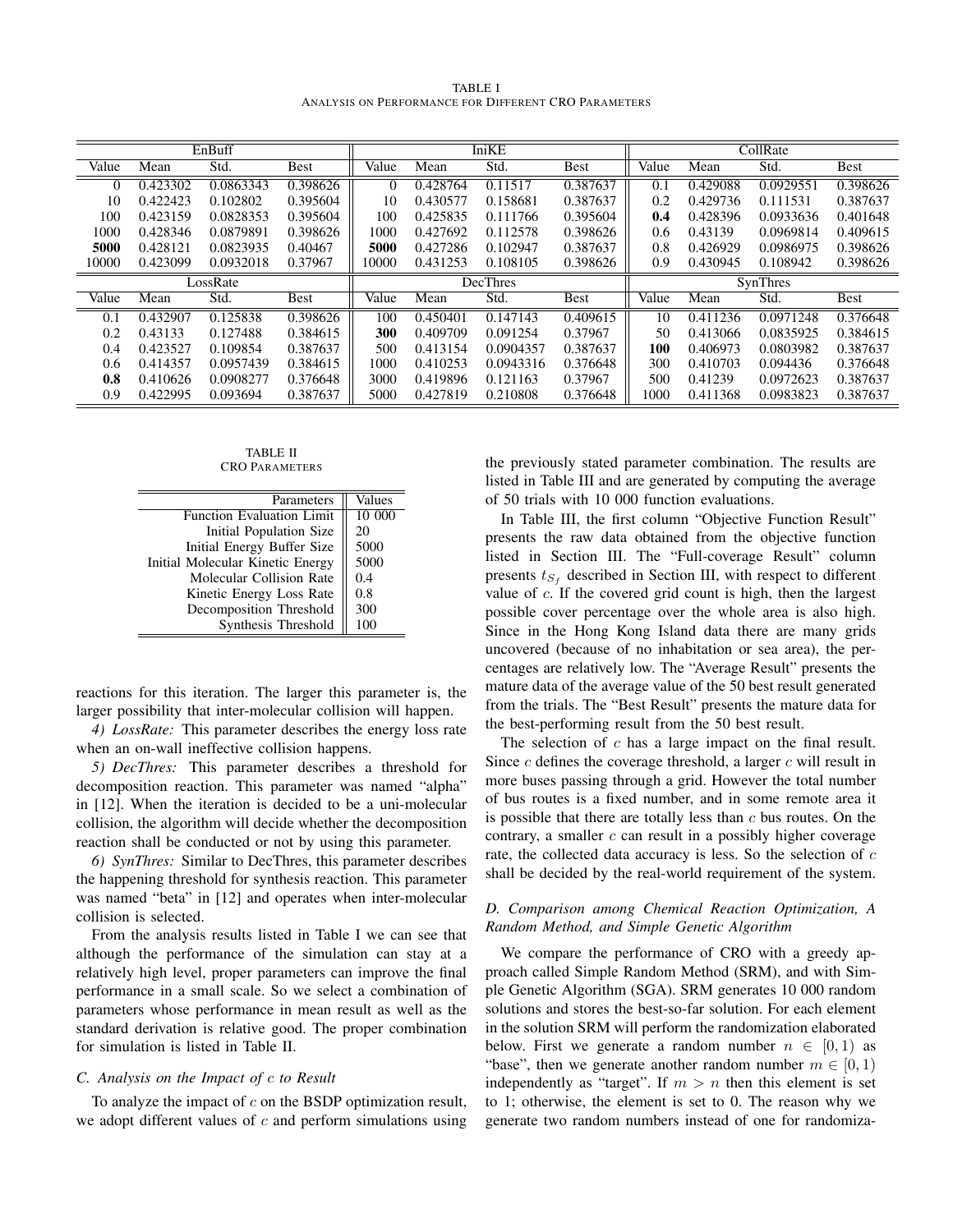|   | <b>Objective Function Result</b> |           |             | Full-coverage Result |            |           | Average Result | <b>Best Result</b> |              |
|---|----------------------------------|-----------|-------------|----------------------|------------|-----------|----------------|--------------------|--------------|
| с | Mean                             | Std.      | <b>Best</b> | Covered Grids        | Percentage | Coverage  | Routes Count   | Coverage           | Routes Count |
|   | 0.153231                         | 0.0291638 | 0.142857    | 65                   | 36.9318\%  | 99.7538%  | 13.72          | 100.000%           | 13           |
|   | 0.215108                         | 0.0434328 | 0.201872    | 54                   | 30.6818\%  | 97.8889%  | 17.70          | 96.2963%           | 15           |
|   | 0.278838                         | 0.0556753 | 0.262166    | 49                   | 27.8409%   | 97.9184\% | 23.48          | 97.9592%           | 22           |
|   | 0.359091                         | 0.0953412 | 0.329670    | 44                   | 25.0000\%  | 98.0909%  | 30.94          | $100.000\%$        | 30           |
|   | 0.410451                         | 0.0836293 | 0.387637    | 40                   | 22.7273\%  | 95.9000%  | 33.62          | 97.5000%           | 33           |
|   | 0.482267                         | 0.1541760 | 0.452574    | 38                   | 21.5909%   | 91.1579\% | 35.84          | 92.1053\%          | 34           |

TABLE III ANALYSIS OF THE IMPACT OF c ON THE RESULTS

TABLE IV COMPARISON AMONG CRO, SRM, AND SGA

|          | <b>CRO</b> Result |             |          | <b>SRM Result</b> |             | <b>SGA Result</b> |          |             |  |
|----------|-------------------|-------------|----------|-------------------|-------------|-------------------|----------|-------------|--|
| Mean     | Std.              | <b>Best</b> | Mean     | Std.              | <b>Best</b> | Mean              | Std.     | <b>Best</b> |  |
| 0.153231 | 0.0291638         | 0.142857    | 0.401363 | 0.119488          | 0.389011    | 0.40633           | 0.150758 | 0.323077    |  |
| 0.215108 | 0.0434328         | 0.201872    | 0.450981 | 0.113744          | 0.455230    | 0.455551          | 0.136338 | 0.407204    |  |
| 0.278838 | 0.0556753         | 0.262166    | 0.508006 | 0.104393          | 0.475667    | 0.522512          | 0.127871 | 0.459969    |  |
| 0.359091 | 0.0953412         | 0.329670    | 0.55979  | 0.095316          | 0.563437    | 0.567597          | 0.084297 | 0.53047     |  |
| 0.410451 | 0.0836293         | 0.387637    | 0.587005 | 0.110423          | 0.575549    | 0.599115          | 0.107698 | 0.561538    |  |
| 0.482267 | 0.1541760         | 0.452574    | 0.668028 | 0.129847          | 0.663389    | 0.670804          | 0.132876 | 0.621747    |  |

tion is that we cannot set a fixed threshold controlling the ratio between sensor-equipped routes and other routes. But with this double-randomization technique, the elements are individually generated and all have different probabilities of being 1. The pseudocode of SRM is given in Algorithm 5 below:

# Algorithm 5 SRM

|     | 1: Set <i>GlobalMin</i> to be a large number                  |
|-----|---------------------------------------------------------------|
|     | 2: while Function evaluation count is not exhausted do        |
| 3:  | Initiate a new solution s                                     |
|     | for all Elements $\epsilon$ in s do<br>4:                     |
| 5:  | Randomly generate a real number $n \in [0,1)$ .               |
| 6:  | Randomly generate another real number $m \in$                 |
|     | $[0, 1)$ .                                                    |
| 7:  | if $m > n$ then                                               |
| 8:  | $\epsilon=1$                                                  |
| 9:  | else                                                          |
| 10: | $\epsilon=0$                                                  |
|     | end if<br>11:                                                 |
|     | $12:$ end for                                                 |
| 13: | <b>if</b> The objective function value of $s$ is smaller than |
|     | <i>GlobalMin</i> then                                         |
| 14: | $GlobalMin =$ objective function value of s                   |
| 15: | end if                                                        |
|     | $16:$ end while                                               |
|     |                                                               |

We follow [19] to program SGA and we adopt the crossover rate as 0.5 and permutation rate as 0.1 for this simulation. For all three algorithms, we set the function evaluation limits to 10 000. Since the parameter  $c$  shall be decided by the real-world requirement, we compare the performance of CRO, SRM and SGA with  $c \in \{1, 2, 3, 4, 5, 6\}$ , respectively. All the simulation results are presented in Table IV.

From Table IV, we can see that CRO can outperform SRM and SGA dramatically with different values of  $c$  for the mean, the standard deviation and the best result. This shows that CRO is an efficient way in solving BDSP optimization problem.

## VI. CONCLUSION AND FUTURE WORK

In this paper, we propose a novel air pollution monitoring system by deploying sensors in a public transportation system. We also formulate a new optimization problem for selecting the buses to deploy the sensors, called BSDP. The main idea is to install sensors on buses and with the movement of the buses, the sensors can cover a much larger area compared with stationary sensor stations. This raises the problem of selecting buses to install sensors. We use CRO to solve this optimization problem since CRO has been shown to be powerful in optimizing similar problems [12][18]. In our simulation, we use the Hong Kong island bus route data to analyze the impact of different parameters on the final result of BSDP optimization. CRO is also compared with SGA and a greedy method, SRM. Simulation results show that the proper selection of  $c$  has great impact on the final optimization result, namely, the total number of sensors needed, the area coverage percentage, as well as the data accuracy. Meanwhile CRO can outperform SGA and SRM with different values of  $c$ , in both average quality of solutions and the best generated solution.

In the future we will conduct a systematic analysis on the variance of the different parameters and perform Student's ttest on the variance. Then we will try to use metaheuristics other than CRO and SGA to see which metaheuristic is the most effective in solving BSDP. Moreover, the paper can be further extended in several ways. One possible extension is to have different number of sensors installed on different routes to reduce the sensing interval and increase the accuracy.